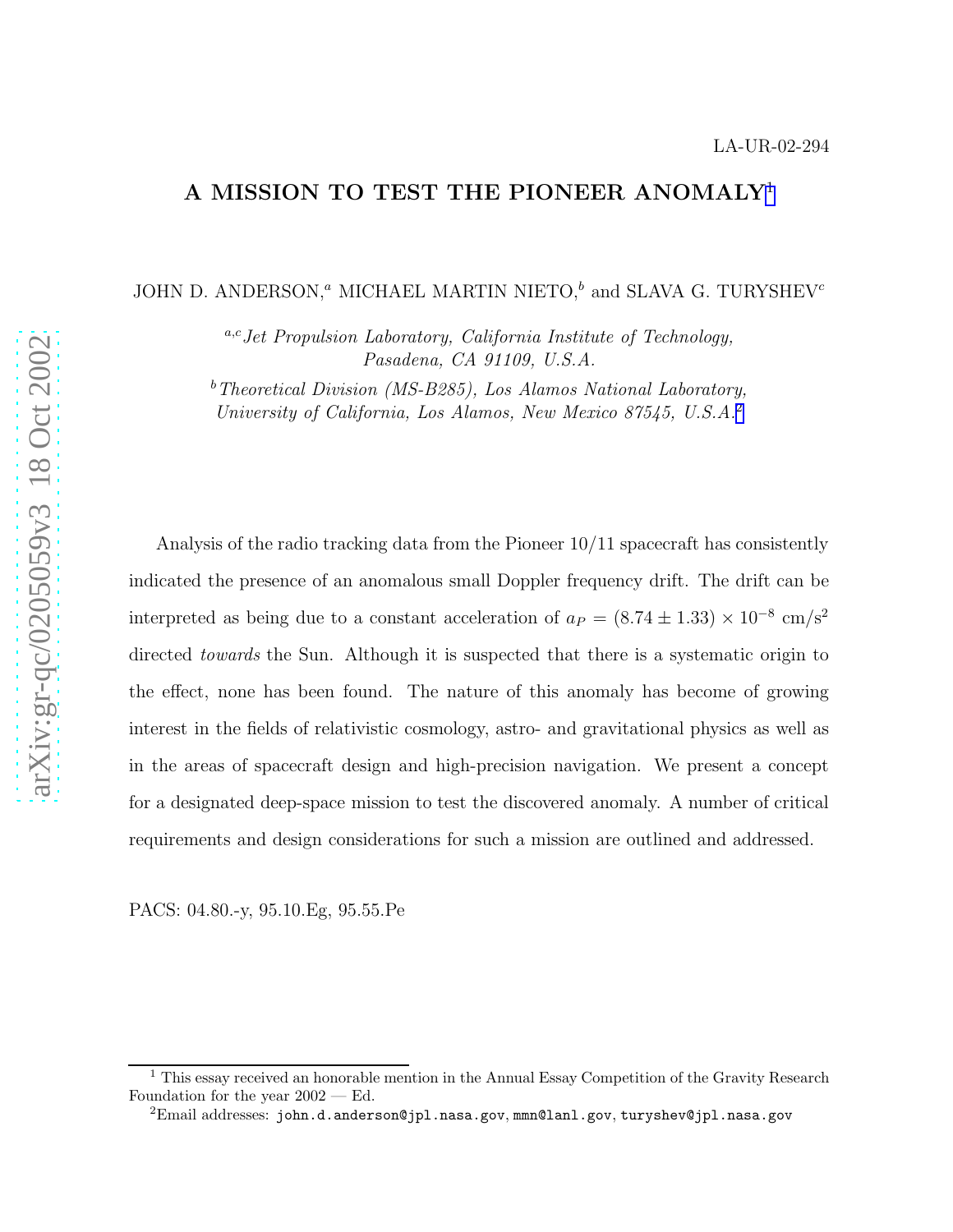### 1 The Pioneer Missions and the Anomaly

The Pioneer 10/11 missions, launched on 2 March 1972 (Pioneer 10) and 4 Dec 1973 (Pioneer 11), were the first to explore the outer solar system[[1\]](#page-7-0). After Jupiter and (for Pioneer 11) Saturn encounters, the two spacecraft followed escape hyperbolic orbits near the plane of the ecliptic to opposite sides of the solar system. Pioneer 10 eventually became the first man-made object to leave the solar system.

Pioneer 10's radio signal is weakening. Despite this, the Deep Space Network (DSN) is still able to deliver navigational data from distances ∼80 AU. Indeed, on the 30th anniversary of its launch, 2 March 2002, the Madrid DSN station received a return radio signal from Pioneer 10 at 22:47 CET. This was 22 h 06 m after the uplink signal was sent from the Goldstone, CA, DSN station.

By 1980, when Pioneer 10 was at a distance of  $\sim$  20 AU from the Sun, the acceleration contribution from solar-radiation-pressure on Pioneer 10 (directed away from the Sun) decreased to  $< 5 \times 10^{-8}$  cm/s<sup>2</sup>. At that point the navigational data began to clearly indicate the presence of an anomaly in the Doppler navigational data, which was later interpretedas a constant acceleration,  $a_P$ , directed *toward* the Sun [[2\]](#page-7-0).

Recently, we published a detailed study of the Pioneer anomaly, which used the existing Pioneer 10/11 Doppler data from 1987.0 to 1998.5. We specifically addressed all possible sources for a systematic origin for the detected anomaly. Our conclusion was that, even after all known systematics are accounted for, there remains an anomalous accelerationsignal of  $a_P = (8.74 \pm 1.33) \times 10^{-5}$  cm/s<sup>2</sup> directed *towards* the Sun [[3\]](#page-7-0).

We emphasize "known" because we must admit that the most likely cause of the effect is some as yet not understood systematic generated by the spacecraft themselves, perhaps caused by excessive heat or propulsion gas leaks. But neither we nor others with spacecraft or navigational expertise have been able to find it[[3\]](#page-7-0).

Further, due to its different mission and spacecraft designs, as well as its proximity to the Sun, the use of the Cassini spacecraft to test for the anomaly proved to be impractical.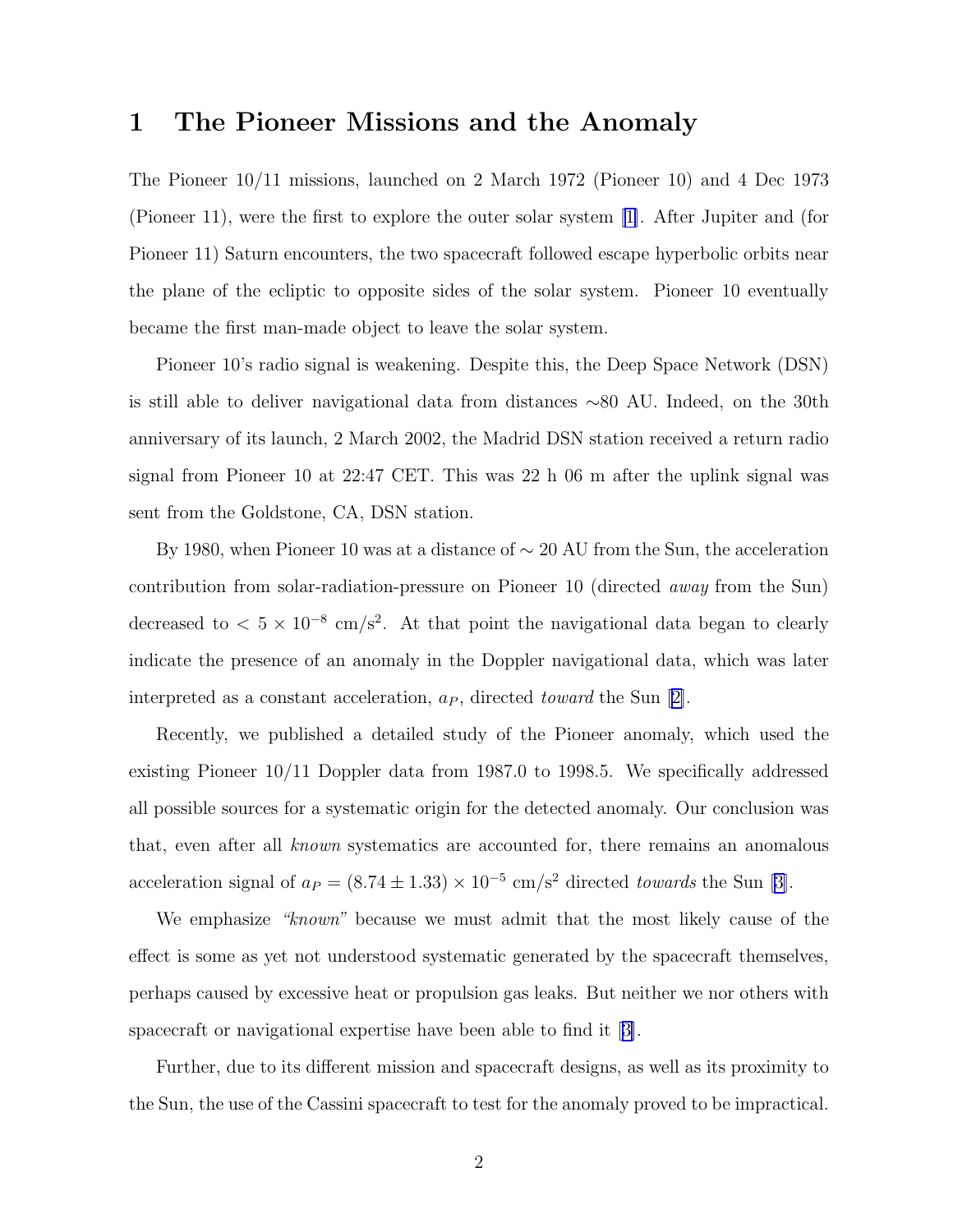A number of alternative ground-based verifications of the anomaly were also considered; for example, using Very Long Baseline Interferometry (VLBI) astrometric observations. However, the trajectory of Pioneer 10, with a small proper motion on the sky, makes it presently impossible to accurately isolate the anomalous Sun-ward acceleration.

Therefore, we strongly argue that the time has come to consider a new deep-space experimental test of this intriguing effect.

#### 2 The Mission

When considering any space mission one needs to address a number of important issues, such as (i) the scientific justification for the mission objectives; (ii) the mission configuration and design requirements; and (iii) the overall construction, launch, and ground operations cost. The scientific justification for our mission is clearly outlined above.

The cost would be the most constraining factor. Almost any deep-space mission would now cost on the order of M\$300-500 [\[4\]](#page-7-0). Therefore, a test of the Pioneer effect might best be considered as a relatively small part of another dedicated mission whose objective is to study the boundaries of the solar system.

First, one needs to be at a distance greater than 20 AU to be able to best distinguish any effect from solar radiation pressure and other near-solar systematics. Therefore, a very energetic rocket would be helpful. We observe that the Russian Proton rocket is an intriguing possibility. Indeed, this might be a useful option for international collaboration and to hold down the cost to NASA[[5\]](#page-8-0). Further, NASA has renewed interest in nuclear rockets[[6\]](#page-8-0). This might enable faster missions to the outer solar system.

Non-gravitational forces acting on spacecraft are common and they can cause problems for precision space navigation. So, once in deep space one needs to have a spacecraft with very small or else well-understood systematics. Therefore, an anomaly test could well impose stringent design constraints. To better understand what is needed, it is useful to keep in mind the design of the Pioneer craft and to understand what made them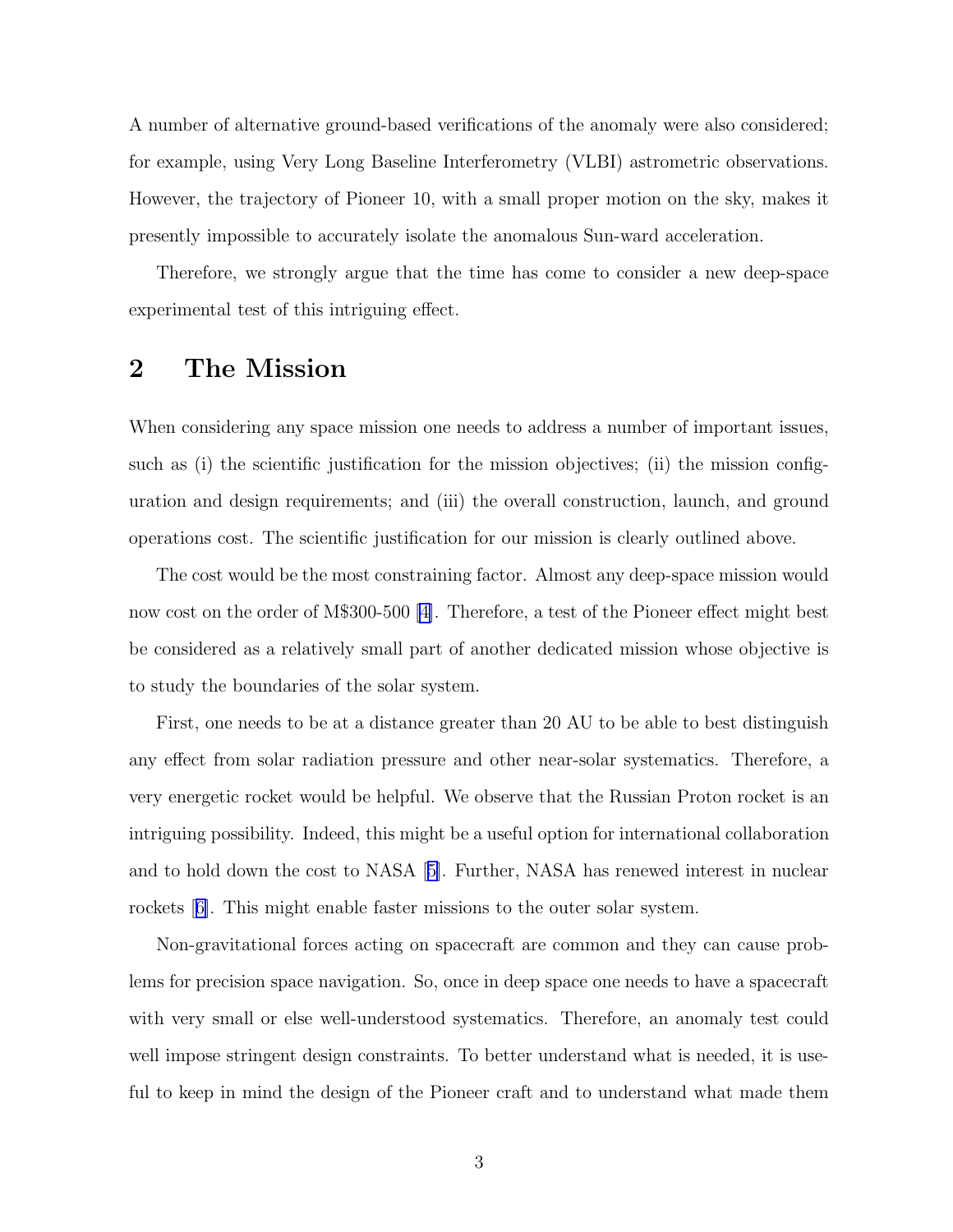

work so well. (See Figure 2 of Ref.[[3](#page-7-0)], the present Figure 1.)

Figure 1: A drawing of the Pioneer spacecraft.

Among the most important features of the Pioneers were [\[3\]](#page-7-0): (i) simple, spin-stabilized attitude controls; (ii) on-board nuclear power sources, (iii) a well-understood thermal control system; (iv) extensive navigational coverage with high accuracy Doppler tracking; and (v) hyperbolic escape-orbit trajectories. So, in light of our experience studying the Pioneer anomaly, consider the main requirements on a spacecraft design.

Attitude control: For navigational purposes Pioneer spacecraft are much simpler than any other spacecraft, including Voyager, Galileo, and Cassini. The two Pioneers are simple spinners and thus they have no continuous jetting of attitude control gas. Moreover, in deep space they require only a single maneuver every few months or so to correct for the effect of proper motion. That is one of the main reasons they are so well tracked.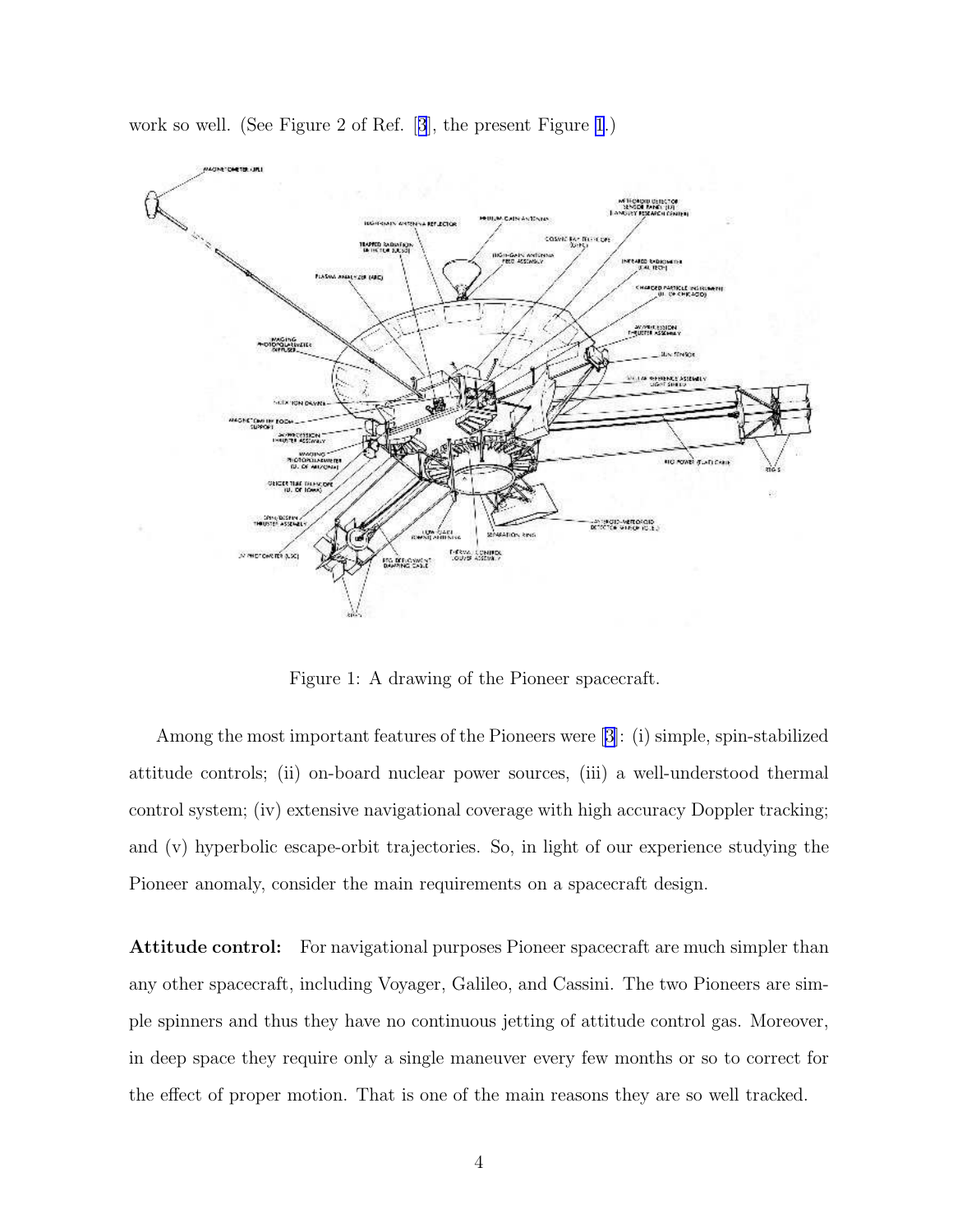To be a simple spinner, the craft with its equipment will have to be moment-of-inertia balanced about the main antenna axis. This can be aided by having the Radioisotope Thermoelectric Generators (RTGs), which generate the electrical power, on extended booms that are deployed after launch.

However, other mission objectives might necessitate a 3-axis stabilized spacecraft. If so, then in order to achieve comparable navigational accuracy one would need to develop and fly long-lasting accelerometers, very precise fuel gages, and well-calibrated thrusters.

Finally, dual stabilization might be used; 3-axis near encounters and spin stabilized on cruise, as was done for Galileo. In any event, one wants spin-rate control and/or accelerometers that would yield measurements accurate to the level of the Pioneer navigational error,  $\mathcal{O}(10^{-9})$  cm/s<sup>2</sup> [in other units,  $\mathcal{O}(10^{-12})$  g =  $\mathcal{O}(10^{-3})$   $\mu$ Gal].

**On-board power system:** RTGs are the only viable choice for deep space power, so international cooperation might again be useful. Due to environmental politics (recall the Cassini Earth-flyby furor) the USA no longer makes <sup>238</sup>Pu for RTGs. This could change with NASA's new nuclear initiative [\[6\]](#page-8-0), but for now, Russia is the only source.

Heat rejection and thermal control: The RTGs bring up the other main systematic in deep space, thermal emission generated by the spacecraft's power system. One reason the Pioneer RTGs were placed on booms was fear of gamma radiation damage to the spacecraft electronics and surface. This turned out not to be a problem but the placement was serendipitously lucky. The RTGs, with  $\sim 2,500$  W of heat, were placed where they would have little thermal effect on the craft. (The Pioneer effect could be caused by only 63 W of directed power radiating from the 241 kg craft.) The rotation of the craft and the RTG fin structures were designed to radiate symmetrically fore-aft, with much less heat radiated in the direction towards the craft. The same concept should be used for this mission, with perhaps shielding of the craft to prevent anisotropic heat reflection.

The electrical power in the equipment and instrument compartments must be radiated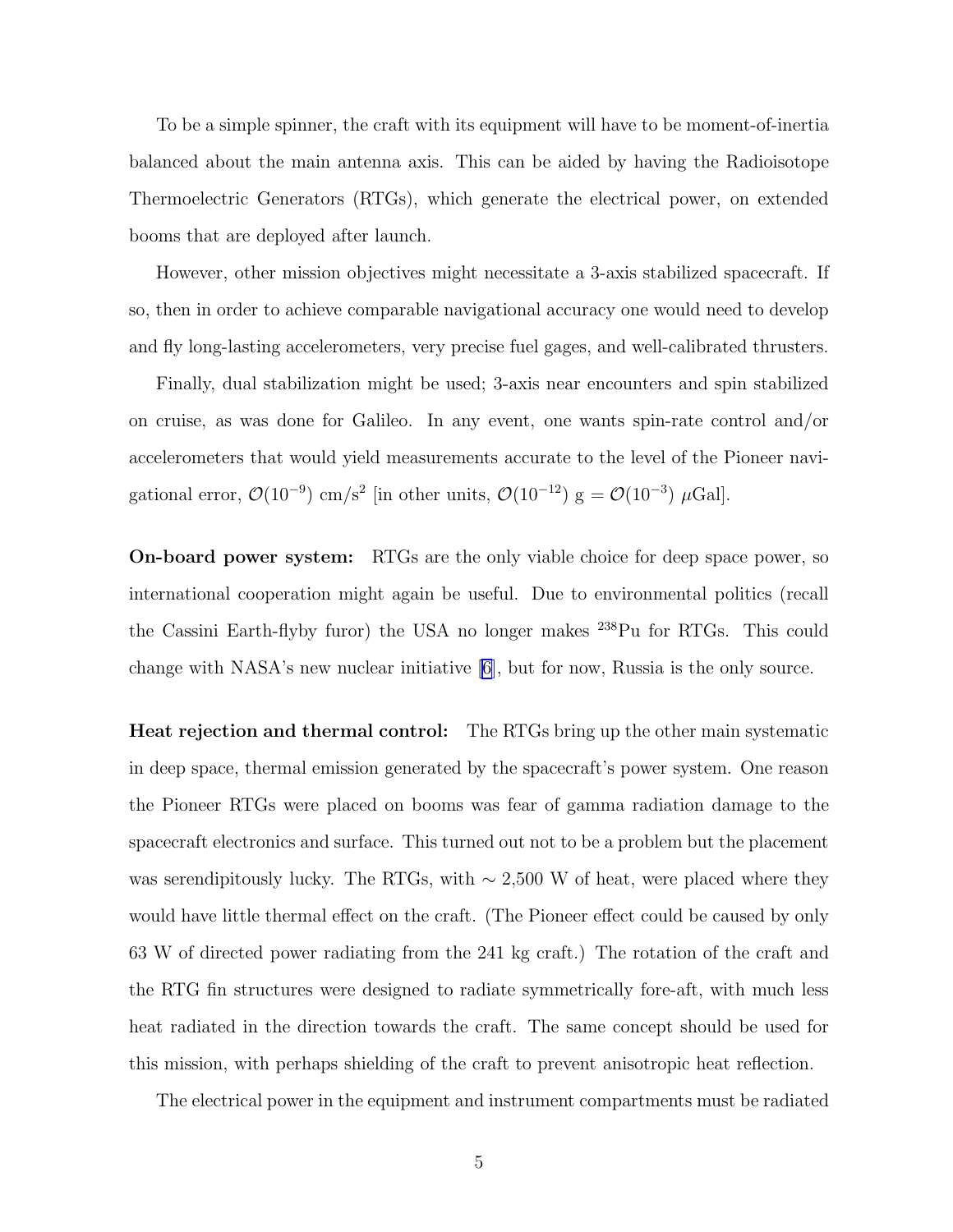so as to not cause an undetected systematic. For the Pioneers the central compartment was surrounded by insulation with louvers aft to let out excess heat early in the mission, and to retain heat later on when the electrical power was less. The electrical power degrades faster than the radioactive decay because the thermoelectric devices deteriorate.

For this mission, the louvers should be on the side of the compartment so they will radiate in an axially symmetric manner as the spacecraft rotates. The top and bottom of the compartment should also be insulated to further minimize the heat transfer and reflection. The booms connecting the compartment to the antenna as well as the booms to the RTGs should be thermally isolated, either with insulators in the structure or by using appropriate materials in the construction. As good as possible a priori thermal models should be created and test-stand measurements and calibrations should be made.

Communications: Even with all systematics known, no good data is possible without good navigation. This implies the use of both Doppler and range data. The Doppler tracking, which measures the velocity of the craft, should be done at two frequencies, say X-band and Ka-band. The two frequencies are useful to correct for dispersive media effects and will allow precise calibration of plasma systematics. But the Doppler technique only indirectly measures distance to the craft, by integrating the measured Doppler velocity from known initial conditions. Range itself is a time-of-flight measurement. This is done by phase modulating the signal and timing the return signal, which was transponded at the craft. As such, it gives the distance to the spacecraft directly.

Three-dimensional tracking: Having both Doppler and range would allow a very precise orbit to be determined, especially if VLBI were used. Indeed. one might be able to obtain good three-dimensional acceleration data. This latter would be very desirable for detailed acceleration anomaly searches. One would expect that an internal systematic would be directed along the craft spin axis, an anomalous new force would be directed towards the Sun, an external drag force would be almost along the velocity vector, and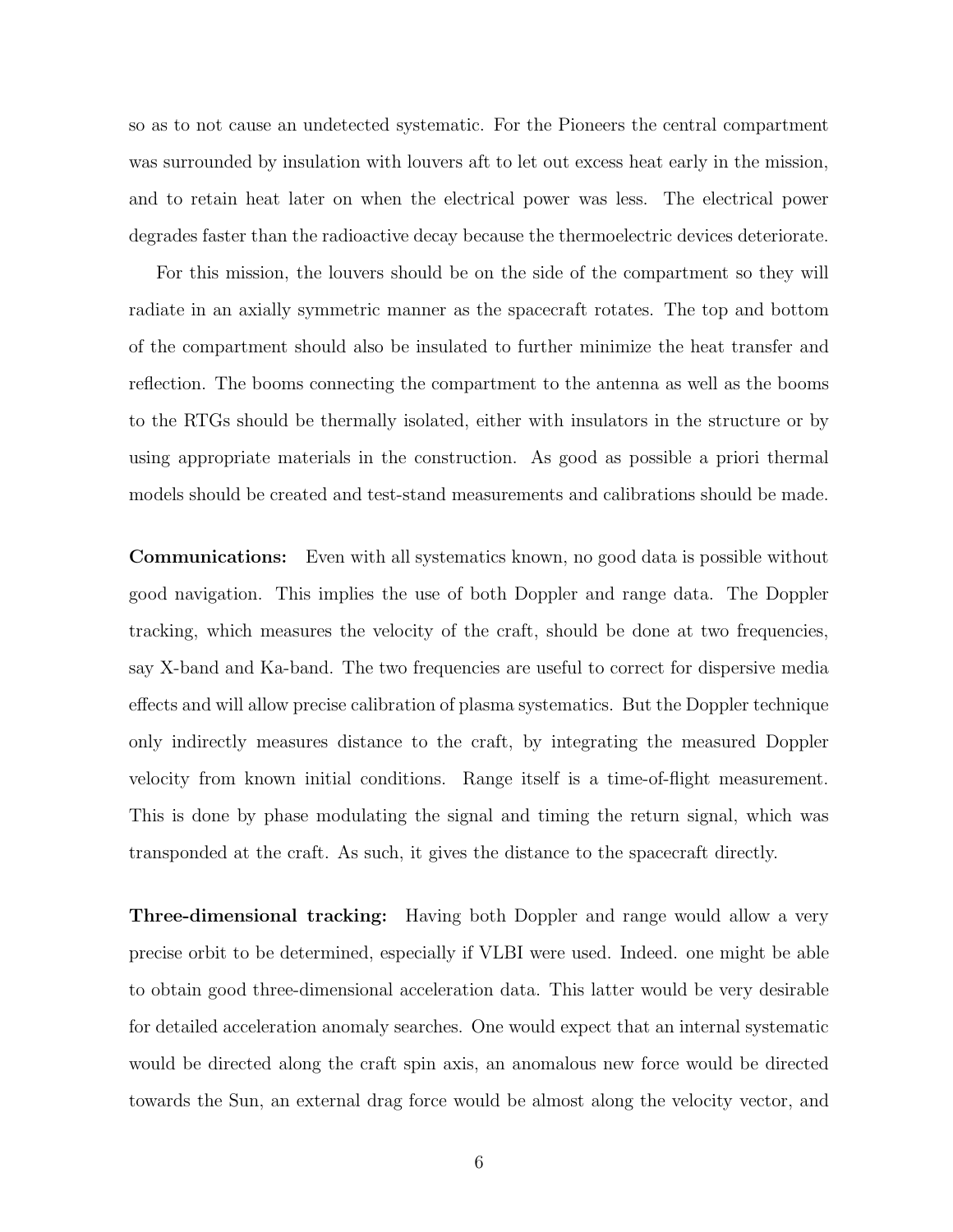a time acceleration would be directed towards the Earth. Having three-dimensional tracking might allow a differentiation to be made from among these four directions.

Turning the spacecraft around: We also propose an experiment which would clearly determine how much, if any, of an anomaly were due to systematics. Suppose one had an additional antenna in the forward direction, appropriate care taken of the mounting of the craft to the launch vehicle. (One would also continuously transmit from both antennas to reduce the radio-power systematic.) Then, aided by Sun and star sensonrs, if one rotated the spacecraft by 180◦ so that the forward antenna faced the Earth, any systematic would be in the opposite direction whereas an acceleration due to an exterior force would not. A very similar rotation was actually performed on Pioneer 10 soon after launch, the Earth acquisition precession. For a craft like the Pioneers such a maneuver could be done in about two hours and take about 0.5 kg of fuel [\[7](#page-8-0)].

Finally, if the Pioneer anomaly is due either to "normal gravity," or to "nongravitational force" but not to systematics, it can be measured by Doppler and range. But accelerometers, used as feed back to control non-gravitational forces, would distinguish between the two types of forces. (Modified inertia[[8](#page-8-0)], violating the strong equivalence principle, might also be addressed.)

## 3 Summary

Since future space missions will require accurate navigation and/or positioning, it is important that we gain an understanding of the Pioneer anomaly. For instance, the Space Interferometry Mission (SIM) and the Laser Interferometric Space Antenna (LISA) [and possibly even a mission to Pluto and the Kuiper Belt] want navigation to a precision less that that which would be caused by the Pioneer anomaly. In particular, if the Pluto/Kuiper mission goes, it would be fortunate if the craft were designed so as to be able to repeat the Pioneer measurement beyond 20 AU.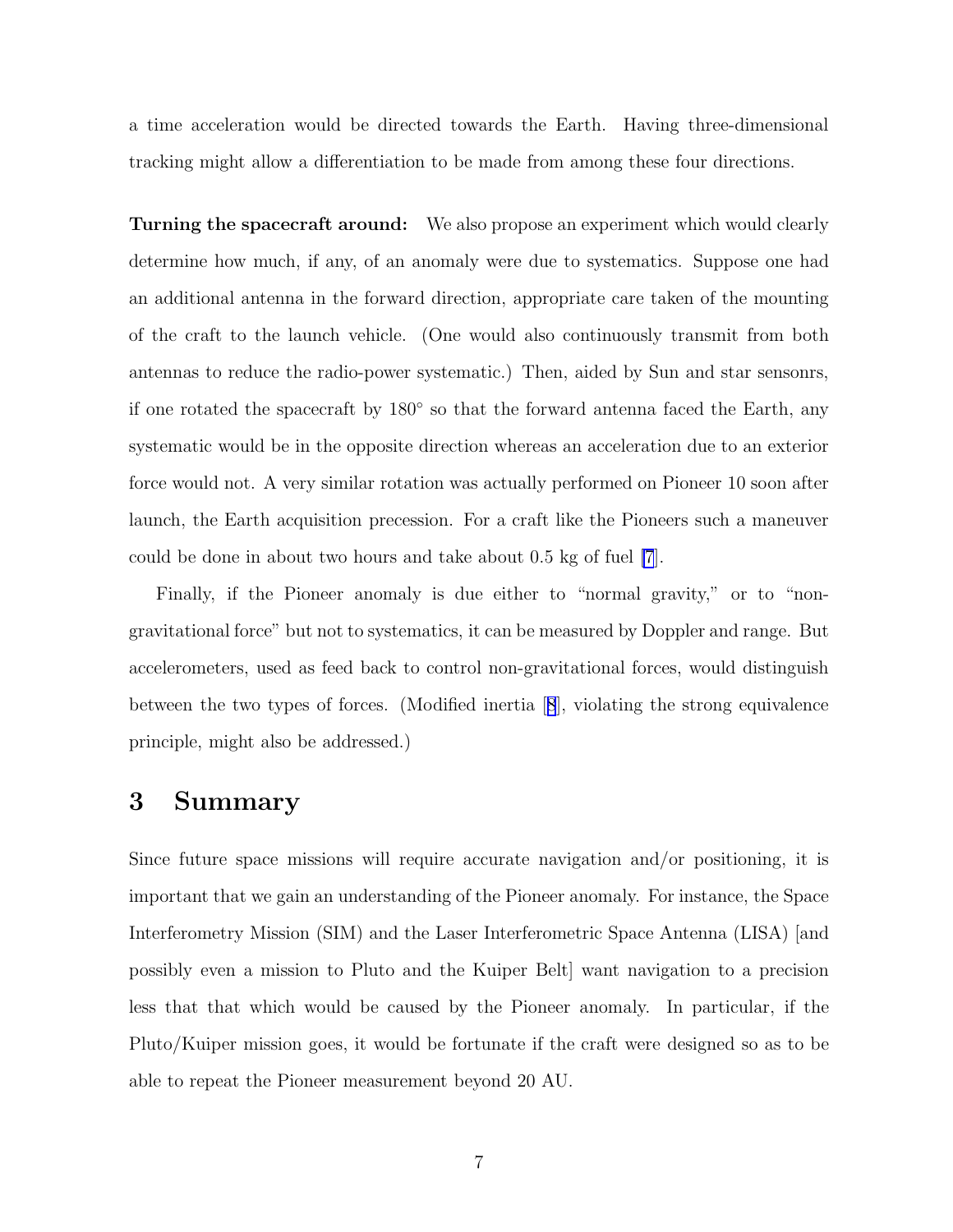<span id="page-7-0"></span>It is our personal hope that the next generation of deep space missions will utilize a much greater navigational accuracy and precision. Then, independent of whether the Pioneers measured a systematic effect generated by the spacecraft or (unlikely as it is) a manifestation of "new physics," an experiment to test the result would be important and should be done [\[9](#page-8-0)]. If, as is probably the case, the anomaly is due to some systematic, understanding this will greatly aid future mission design and navigational programs. But if, on the other hand, there is something unknown going on, the implications are obvious.

## Acknowledgments

We first express our deep appreciation of the insights obtained from our colleagues in the study of the Pioneer anomaly, Philip A. Laing, Eunice L. Lau, and the late Tony S. Liu. for this work, David Lozier [\[7\]](#page-8-0) of NASA/Ames was particularly helpful. The work of J. D.A. and S.G.T was performed at the Jet Propulsion Laboratory, California Institute of Technology, under contract with the National Aeronautics and Space Administration. M.M.N. acknowledges support by the U.S. DOE.

# References

- [1] See the special issue: Science, No. 4122 (25 Jan. 1974); Pioneer Extended Mission Plan, Rev., NASA/ARC document No. PC-1001 (NASA, Washington, D.C., 1994).
- [2] J. D. Anderson, P. A. Laing, E. L. Lau, A. S. Liu, M. M. Nieto, and S. G. Turyshev, Phys. Rev. Lett. 81, 2858 (1998), [gr-qc/9808081](http://arxiv.org/abs/gr-qc/9808081).
- [3] J. D. Anderson, P. A. Laing, E. L. Lau, A. S. Liu, M. M. Nieto, and S. G. Turyshev, Phys. Rev. D 65, 082004, 50 pp. (2002), [gr-qc/0104064](http://arxiv.org/abs/gr-qc/0104064).
- [4] For costs of the Discovery Series and the Pluto/Kuiper Belt mission go to, e.g., <http://discovery.nasa.gov/overview.html> and <http://spacelink.nasa.gov/NASA.News/NASA.News.Releases/Previous.News.Releases/>